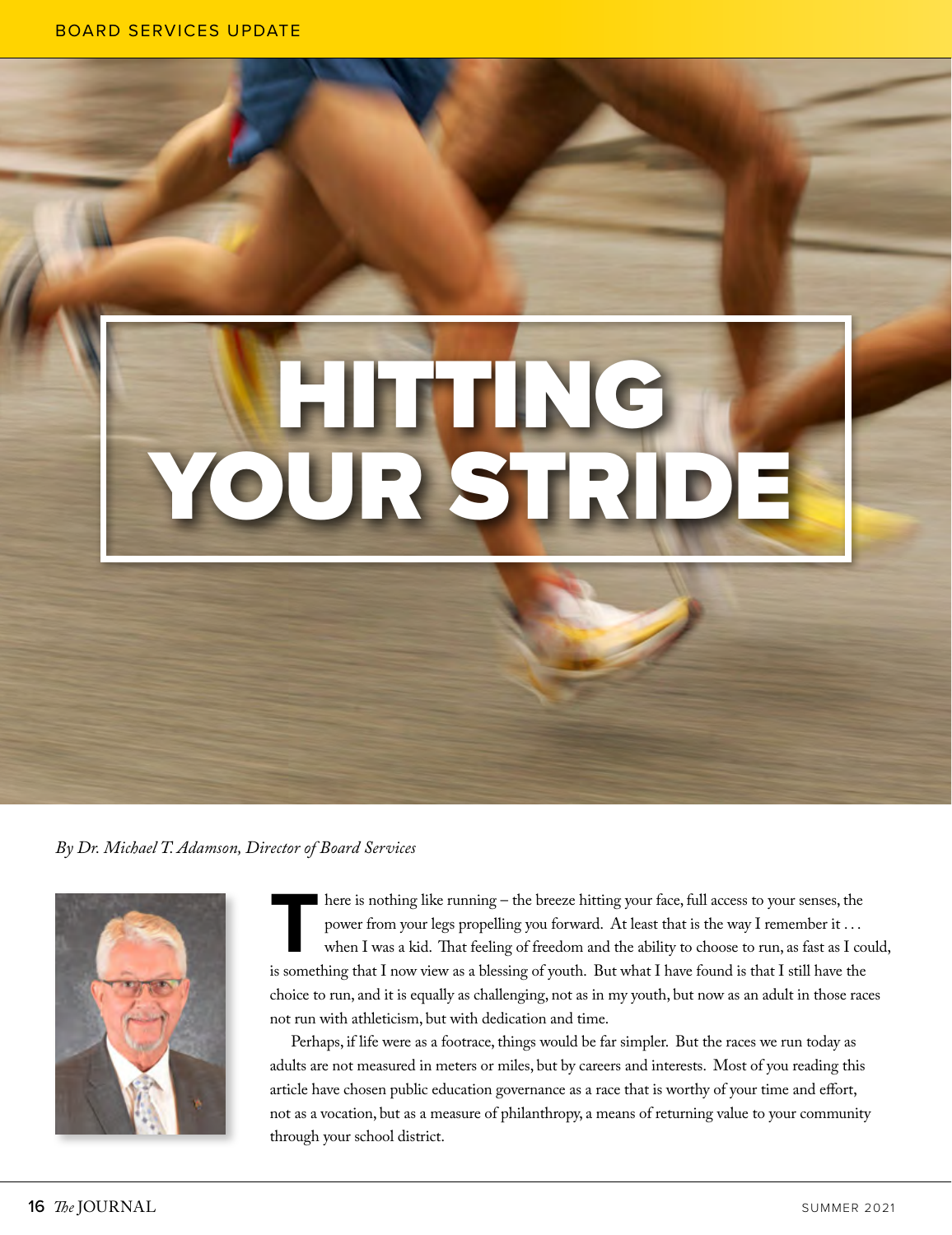Ever since my early years as a school board member, the school board governance process has intrigued me. I had the good fortune of working with several board members with over 20 years of school board service, and I learned valuable lessons from each regarding the best (and worst) attributes that board members can exhibit. I have used those lessons, as well as the experiences of board members since 2006, to provide recommendations and to offer advice to Indiana board members in my capacity with the Indiana School Boards Association. I would like to believe that those recommendations have proven sound and have been received as "good" counsel for those questions of board roles and responsibilities.

What I have found most important to new board members is the initial learning curve that each new member invariably must go through. New board members must travel the initial path of "new board members," and there are no detours. Along this route, new board members often stumble, make rookie mistakes, and perhaps feel a little out of place, or maybe even a little embarrassed, as a result of misinterpretations or comments made without a complete understanding of a situation. Of course, the more that

new members rely on institutional wisdom, the less likely they are to make rookie mistakes. But even the benefits of sage advice from veteran school board members can only provide a limited amount of preventative protection. Ultimately, experience always provides the best lessons.

But after six to eight months, newer board members emerge from their novice status, and although they have not yet experienced many things that they may encounter during an entire term of office, most of the repetitive items are now well understood. They also understand line-of-authority, where to find answers within the system, and how to best voice their questions and concerns with their peers.

It is really about this time that newer board members begin to "hit their stride." Just like in athletics, when an athlete is running, he or she reaches a point in a race where they find their equilibrium; their running motion becomes automatic, requiring less conscious energy to govern the bodily mechanics

**A WELL-FUNCTIONING SCHOOL BOARD HELPS NEW BOARD MEMBERS** HIT THEIR STRIDE **AS THEY**  LEARN AND GAIN EXPERIENCE **WITH EACH SUCCESSIVE MEETING.**

of propelling them forward. When you do not have to think as much about the rules of engagement, when those rules become second nature, this is when you will start to be most effective. It is a liberating feeling to run with seemingly minimal effort.

Of course, there are always some board members who struggle with hitting their stride. Often it is because they entered school board service with unrealistic expectations regarding what their position as a school board member entails. They may have believed that, once elected or appointed, that they held specific individual authority or power to individually affect outcomes. Some members believe that the sole reason they were

> elected was to impact a specific issue impacting the school district. Others arrive with an agenda of self-promotion seeking personal gain, notoriety, or a stepping stone for other public service positions or political offices. For them, the position is not about serving public education; it is about building a resumè. Of course, you cannot control individual board members' ambitions or aspirations, but you must be prepared to reel them in from time to time.

> Essentially, "hitting your stride" is more about the entire board rather than individual board members. While both are important, an individual's sense

of boardsmanship must always yield to the collective model of boardsmanship that characterizes a particular board. How every board conducts its business is ultimately what matters. Finding a collective relationship that enables a board to effectively work as a unit is almost always the result of a conscious effort to reach that equilibrium by setting aside a board member's feelings of self.

Let me be quick to say that I do not believe it essential for a board member to abandon his or her personal morals and convictions. But a board member's passions may not be shared by the majority of the board, and ultimately, board decisions are a function of a majority, not individuals. Of course, nothing prevents a majority from making poor decisions, but that is the reality faced by all democratic institutions.

A well-functioning school board helps new board members hit their stride as they learn and gain experience with each successive meeting. It is understood, albeit sometimes